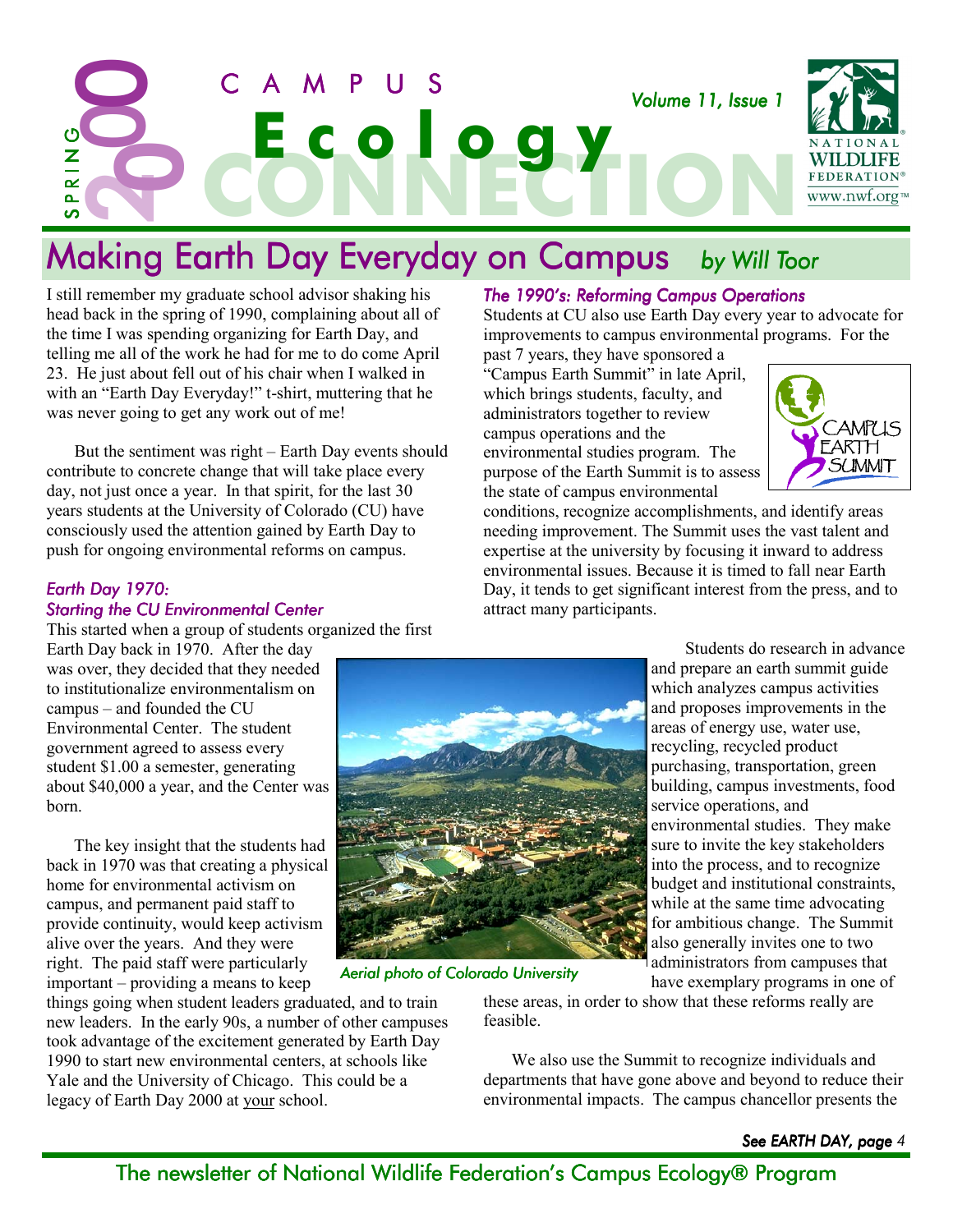## Letter from the Manager

Dear Campus Environmental Leaders:

Since 1989 when the program was founded, Campus Ecology has seen a lot of campus greening initiatives come and go. We've had many conversations with staff, faculty, and students about what constitutes strong environmental initiatives on campuses, and why some programs endure while others do not. We have been able to distill many of these conversations and other research into a 12-step system for improving campus environmental performance which you can find on page 10.

The presence of an environmental management system (EMS) is an indication, though not a guarantee, of a campus' commitment to environmental responsibility and literacy. It is entirely possible for a campus to have a detailed environmental policy that is never implemented, regular communications that are not well facilitated or environmental courses that fall flat with students.

One of the things that makes implementing an EMS on a campus different than in a corporate setting is that the primary mission of the campus is to foster students<sup>'</sup> learning. On a campus, an EMS can be extended to include research and curriculum as well as operations. This issue's feature articles address several elements of a campus EMS. Will Toor's feature article on turning Earth Day into every day, for instance, covers cultivating leadership, providing resources for coordination, and developing accountability mechanisms. Ben Nicholsons, Dr. Jonathon Bulkley and Greg Keoleian's article on developing standard performance metrics at the University of Michigan (UM) addresses an important element of assessment. The UM project is one of several assessment projects occurring around the country right now and reflects a surge of interest in this topic, including a number of projects at Pennsylvania State, University of Wisconsin—Madison, as well as a campus sustainability indicators project coordinated by the University Leaders for a Sustainable Future (ULSF). Campus Ecology will conduct a campus environmental performance survey on a national level.

Each campus culture is unique, and the elements of the EMS need to be selected and tailored with care. Campus Ecology recognizes the need for more information and resources on Environmental Management systems for colleges and universities. Our new guide, *Campus Environmental Management Systems*, will feature interviews with Drs. Elizabeth Davey and Will Toor, environmental coordinators at Tulane University and the University of Colorado, and will address such challenges as how to foster coordination of environmental programs across academic disciplines and operations, how to ensure that environmental responsibility is woven into campus planning, and how to encourage the review, refinement and advancement of environmental performance over time. *Campus Environmental Management Systems* surveys several precedents at the campus, corporate, and international level, including those developed by students, faculty and staff at Penn State and Oberlin College, as well as the Natural Step, CERES and Rio Principles. A section devoted to this topic will also be available on our website soon.

I thank you for your continued support, vision and enthusiasm for campus environmental responsibility. It is your work that makes the difference.

Julian Keniry Manager, Campus Ecology Program

#### **National Wildlife Federation Staff**

Mark Van Putten, President and CEO Jim Stofan, Vice President, Educational **Outreach** Heather Carskaddan, Director, Community Programs Julian Keniry, Campus Ecology Program Manager Jessica Stine, Editor Heather Clarke, Designer

#### **Campus Ecology Mission**

*The Campus Ecology program assists students, faculty, and administrators in transforming colleges and universities into learning and teaching models of environmental sustainability, by assisting with the design and implementation of practical conservation projects, providing training and incentives, and helping to document and share lessons learned nationally and beyond.* 

#### **National Wildlife Federation Mission**

*The mission of the National Wildlife Federation is to educate, inspire, and assist individuals and organizations of diverse cultures to conserve wildlife and other natural resources*  and to protect the earth's environment in order *to achieve a peaceful, equitable, and sustainable future.* 

#### **Contact us!**

National Wildlife Federation Campus Ecology Program 8925 Leesburg Pike Vienna, VA 22184-0001 e-mail: campus@nwf.org phone: (703) 790-4100 (800) 822-9919

**Julian Keniry**  organizational partnerships, special projects **Jessica Stine** enrollment, technical assistance, purchasing issues, web site **Kathy Cacciola**  fellowships, resources, *State of the Campus* project

#### **Special Thanks to our Sponsors:**

The Educational Foundation of America, Nathan Cummings Foundation and our member campuses.

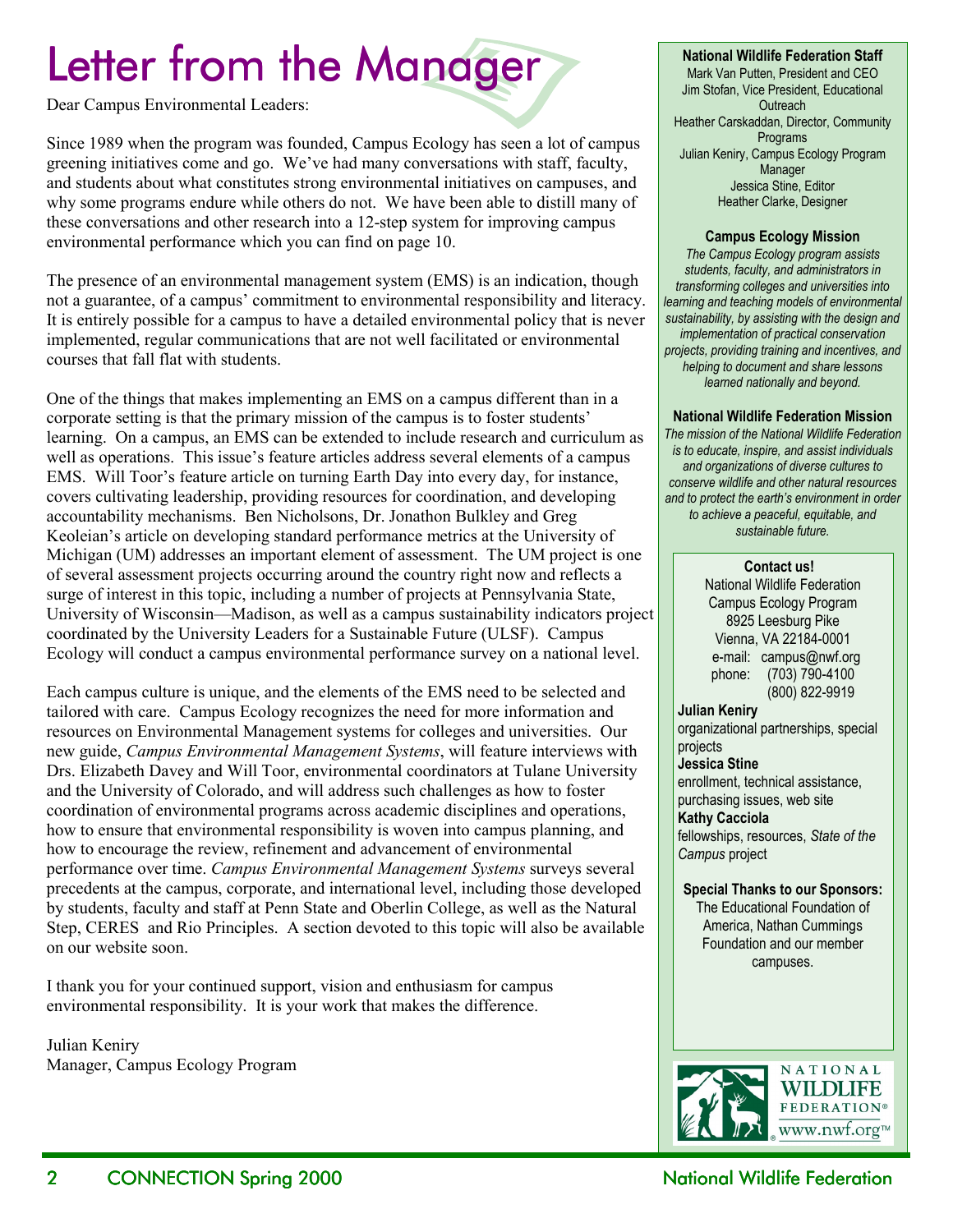### **Measuring Progress:** Developing Standard Campus Performance Metrics *by Ben Nicholson, Jonathan Bulkley, and Greg Keoleian*

#### *Improving Campus Environmental Performance*

While there are numerous successful campus ecology programs across the nation focusing upon implementation strategies and program coordination, such as energy conservation initiatives or recycling and waste minimization projects, there are fewer projects focused strictly on measuring environmental performance. The University of Michigan's Center for Sustainable Systems (CSS), one of a handful of such programs, is working to advance these efforts by developing metrics to quantify and assess our environmental performance. The concept is simply, "what gets measured gets managed and what gets managed can be improved."

Many of industry's most prominent companies—such as Dow, DaimlerChrysler, and Xerox—have used metrics to further advance their environmental programs and corporate organization. This has resulted in comprehensive environmental reports that quantitatively measure and track environmental progress. To foster a more sustainable academic environment at the University of Michigan (UM),



*Center for Sustainable Systems*

CSS intends to create a template for the production of a similar environmental report for college campuses nationwide independent of size, location, and specialty. Specifically, CSS aims to measure environmental performance in terms of

Located in **Ann** *Arbor on the University of Michiganís cam- Michiganís cam- pus, CSS applies quantitaive analysis tools to sis advance the pre- precepts of sustai sustain- cepts of ability. Take a moment and examine the logo above;* what do you see?

standardized metrics in an effort to characterize campus sustainability on a functionally relative scale.

#### *The Center for Sustainable Systems (CSS) Framework Framework*

CSS is a research organization located in the School of Natural Resources and Environment on UM's Ann Arbor campus. We employ quantitative tools such as life-

cycle assessment and the development of environmental metrics to advise decision-makers on sustainability issues.

This project was initiated in April 1999 with support from the Wege Foundation of Grand Rapids, Michigan. An initial assembly of 10 colleges and universities resulted in a collaborative effort to share perspectives on environmental assessment and campus sustainability. Our process at UM is proceeding as follows. First, we define the system boundaries as the geographical limits of the campus. This distinguishes on-site and off-site performance (including up and down stream impacts), which can also be factored into

the analysis. Secondly, we establish the level or depth of study. A Dean may wish to know a school's environmental performance, for instance, while a university Regent may desire to examine the institution on a campus-wide scale. Third, because an institution of higher learning can be considered a microcosm of society, we must understand its functions, services and activities prior to environmental

assessment. These include, but are not limited to, education, research, food and water provision, shelter provision,

*ìWhat gets measured, gets managed and what gets*  managed can be *improved.*<sup>"</sup>

transportation, and communication services.

With these considerations in mind, we are examining environmental performance at UM in terms of the following categories:

- (1) energy usage and efficiency,
- (2) water usage and efficiency,
- (3) emissions and discharges,
- (4) material resources,
- (5) material resources as waste,
- (6) hazardous and regulated materials,
- (7) land use,
- (8) environmental health and safety, and
- (9) the extent of environmental education within the curriculum.

This framework combines CSS' sustainability criterion with that of a hybrid of the National Academy of Engineering's recommended categories for environmental performance for both manufacturing and product-use related applications. Given the diverse scope of campus activities, an environmental performance framework for an institution of higher learning must incorporate aspects of both production *and* usage.

As an example, the campus electrical consumption for 1999 was first normalized by student population (37,846 total students including graduate and professional), resulting in 11,960 kWh/student. However, it is more accurate to use total campus population (63,175 persons including staff and faculty) which yields a consumption of 7,162 kWh/person. This is comparable to the Department of Energy's 1998 national figures for average electrical consumption: 7,824 kWh/person/year [non-residential], 4,177 kWh/person/year [residential], and 12,000 kWh/person/year [total consumption per capita]. While this metric of kWh/person/ year indicates power consumption per individual,

*See ASSESSMENT, page 8*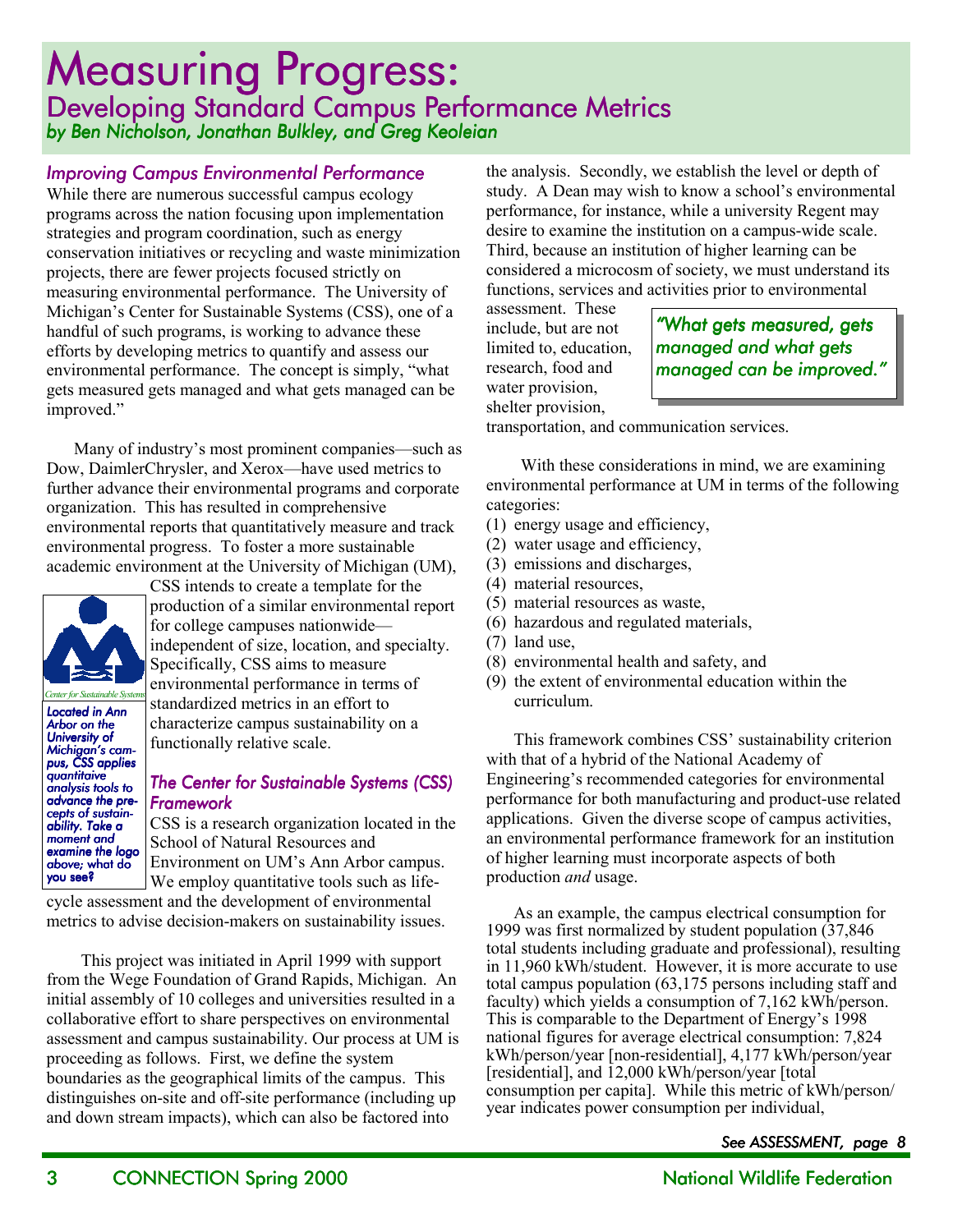| <b>HENSE</b><br>The National Wildlife Federation's Campus Ecology Program<br>is pleased to announce the formation of a new network, the<br>Higher Education Network for Sustainability and the<br>Environment (HENSE), dedicated to fostering leadership for<br>sustainability in higher education. The goal of HENSE is to<br>advance understanding nationally and beyond of the critical<br>role of institutions of higher education in fostering social and<br>ecological sustainability. Check out the new HENSE web site this great resource, call<br>after Earth Day 2000: www.hense.org | <b>Summer Reading:</b> Greening the Ivory Tower<br>by Sarah Hammond Creighton<br>Read up on the best, tried-and-<br>Greening<br>the Ivory Tower<br>true campus greening methods<br>Improving the<br>by a national expert! Get ready<br><b>Claiversities</b> Colleges<br>over the summer for next year's<br>rah Hammond Creightor<br>big projects. To order a copy of<br>410.516.6583. Don't forget to<br>ask for your enrolled discount! | $\leq$<br><b>Of<sup>2</sup></b><br>$\overline{\widetilde{\Theta}}$<br>$\sim$ |
|------------------------------------------------------------------------------------------------------------------------------------------------------------------------------------------------------------------------------------------------------------------------------------------------------------------------------------------------------------------------------------------------------------------------------------------------------------------------------------------------------------------------------------------------------------------------------------------------|------------------------------------------------------------------------------------------------------------------------------------------------------------------------------------------------------------------------------------------------------------------------------------------------------------------------------------------------------------------------------------------------------------------------------------------|------------------------------------------------------------------------------|
|------------------------------------------------------------------------------------------------------------------------------------------------------------------------------------------------------------------------------------------------------------------------------------------------------------------------------------------------------------------------------------------------------------------------------------------------------------------------------------------------------------------------------------------------------------------------------------------------|------------------------------------------------------------------------------------------------------------------------------------------------------------------------------------------------------------------------------------------------------------------------------------------------------------------------------------------------------------------------------------------------------------------------------------------|------------------------------------------------------------------------------|

#### *EARTH DAY, continued from page 1*

awards, and the newspaper recognizes them, so that recipients get both public recognition and appreciation from their employer.

This approach has paid off rather handsomely. In the words of Bill Herbstreit, the director of CU Financial and Business Services, "This has helped change the culture at CU to make our operation more environmentally friendly.<sup>"</sup> Some of the changes implemented in the last few years include the creation of a faculty/staff bus pass, an integrated pest management program to reduce pesticide use, a new environmental supervisor position within facilities management, and a strong commitment to green design in the upcoming expansion of the student union building. Most recently, the Board of Regents just adopted an environmental management plan for campus which includes



*Vote Yes: In 1997, CU students voted 16 to 1 in favor of increasing student fees to improve student bus pass benefits* 

policies addressing air and water pollution, reduction of greenhouse gas emissions, expansion of recycling, green building practices, hazardous waste reduction, and energy conservation. I believe that most of these improvements would not have been adopted without the work that went

into the Campus Earth Summit over the last 7 years.

What are the steps to success in this process? I see four key elements:

- ! Do thorough research to document current practices.
- ! Propose changes which are ambitious yet achievable.
- ! Find examples of other institutions that are already implementing some of these changes.
- ! Always recognize the improvements that have been made, and provide positive public feedback to the individuals and departments responsible.

#### *Earth Day 2000 Earth 2000*

For Earth Day 2000, we are taking this one step further. Just before Earth Day, we will unveil a plan that will build on the recommendations of the Earth Summits to articulate the vision

of a growing, dynamic campus that steps lightly upon the earth and satisfies additional demands for energy, transportation, and resources through increased efficiency rather than increased consumption. With a bit of luck, our successors will be able to look back at Earth Day 2000 on campus as a watershed event, just as we look back at Earth Day 1970.

Will Toor is director of the University of Colorado Environmental Center, where one of his responsibilities is directing the student bus pass program.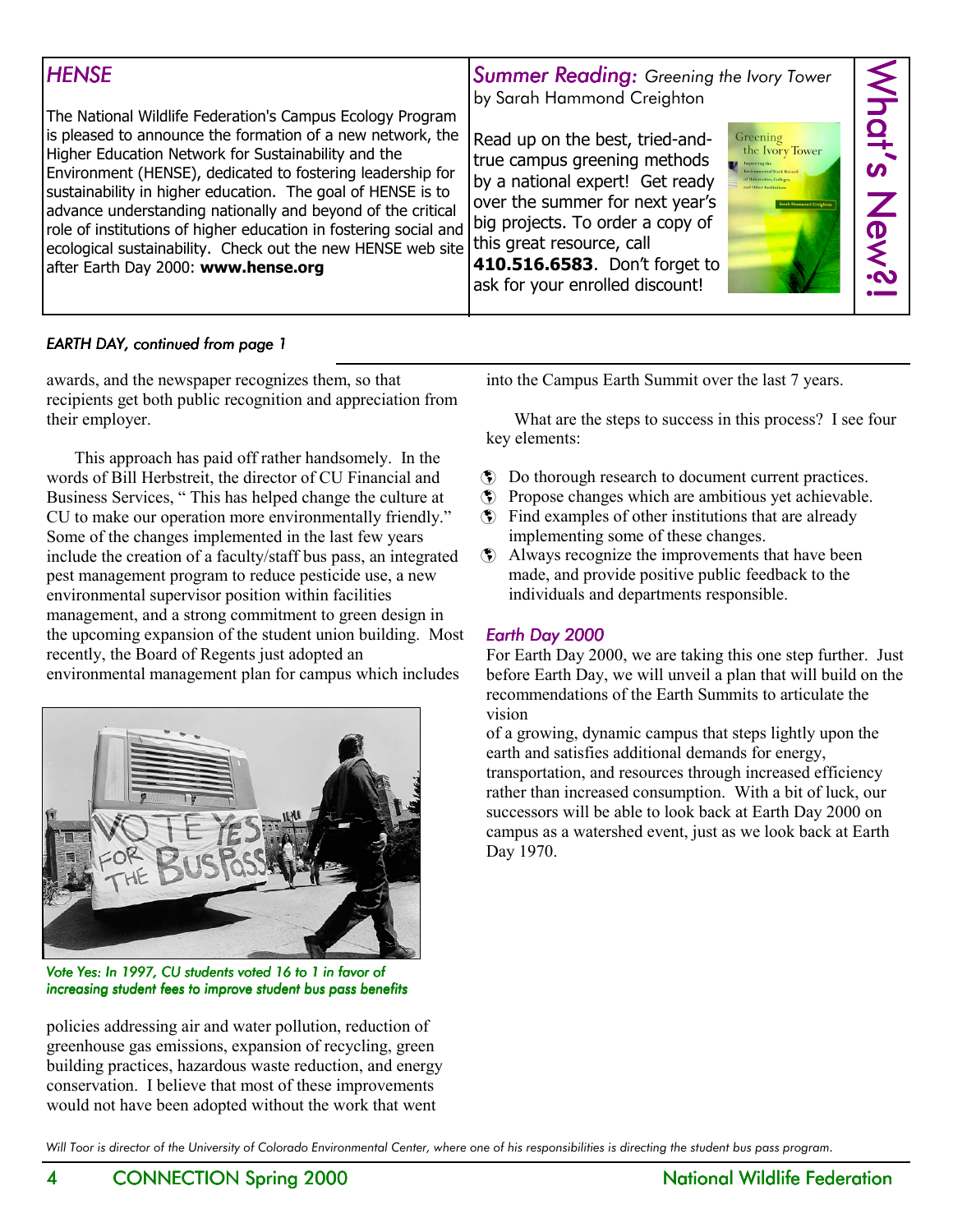# **Campus Ecology<br>Fellows**

Six students from around the nation (Occidental College, Los Angeles, CA; California State University at Humboldt; Fort Lewis College, Durango, CO; Tulane University,

New Orleans, LA; Middlebury College, Middlebury, VT; Western Michigan University, Kalamazoo, MI) have undertaken projects that inspire them and will spark better environmental practices on their campus. Their work ranges from cataloging national, state and local environmental regulations that affect the university to creating a more efficient recycling program.

The goal of Campus Ecology's fellowships is to nurture and inspire individuals to find those issues or projects that make them come alive. Campus Ecology is establishing a campus-based opportunity for students to develop hands-on experience. Our objective is to find and encourage projects that will have a direct impact on the local community and campus where the work is being done, in addition to moving the national campus greening effort forward. Providing funding in the form of stipends and grants allows students to determine how the money can and should be used. Fellowship stipends allow students who may not otherwise be able hold an internship the chance to gain the same hands-on experiences without incurring some of the traditional costs. In situations where students feel seed money is critical, fellowship money can be used in the form of a grant.

Each fellow in his or her own way has found work that is inspiring, challenging and gratifying. To learn more about specific projects or get

*" Don't ask yourself what the world needs. Ask yourself what makes you come alive, and then go and do that. Because what the world needs is people who have come alive."* 

application information, please visit the fellowship page on our web-site. Watch your mailboxes for information on application deadlines and requirements for Fall fellowships.

Three currently enrolled fellows, from left to right: Sean Armstrong at Humboldt State; Tasam Savathasuk at **Occidental** College; and Andrew Nixon at Western Michigan



## **Campus Ecology<br>New Resources**

#### **ONLINE RESEARCH STATION**

Thinking about launching a "green" campus" project at your college or university? Need to do a project for an environmental studies class? Not sure where to start? Check out the newest resource, developed by Dr. David Eagan, on Campus Ecology's web site: The Campus Environmental Projects RESEARCH STATION. The Research Station is a detailed, online guide to help students develop and carry out effective individual or class projects. It is also a useful tool for faculty and administrators looking for ways to incorporate campusfocused research into courses and service projects.

Sections of the Research Station cover how to choose a project, design it, organize a team effort, and document final results. Examples are given from campuses across the county, showing the successes and challenges others have experienced while working on projects that may be similar to yours. Topics covered in the Research Station include resource flows, solid and hazardous wastes, campus infrastructure, and policies and plans. And be sure to see the bibliography which gives a wealth of resources for furthering your work on campus greening.

This is a new and evolving resource, and we encourage you to contribute reports about projects you have conducted, adding to the pool of ideas for making campuses more environmentally responsible.

*ìThis site provides encouragement for faculty and students to become active with campus environmental improvements. This encouragement is facilitated through such features as a clear project outline which initiates*   $environmental action.$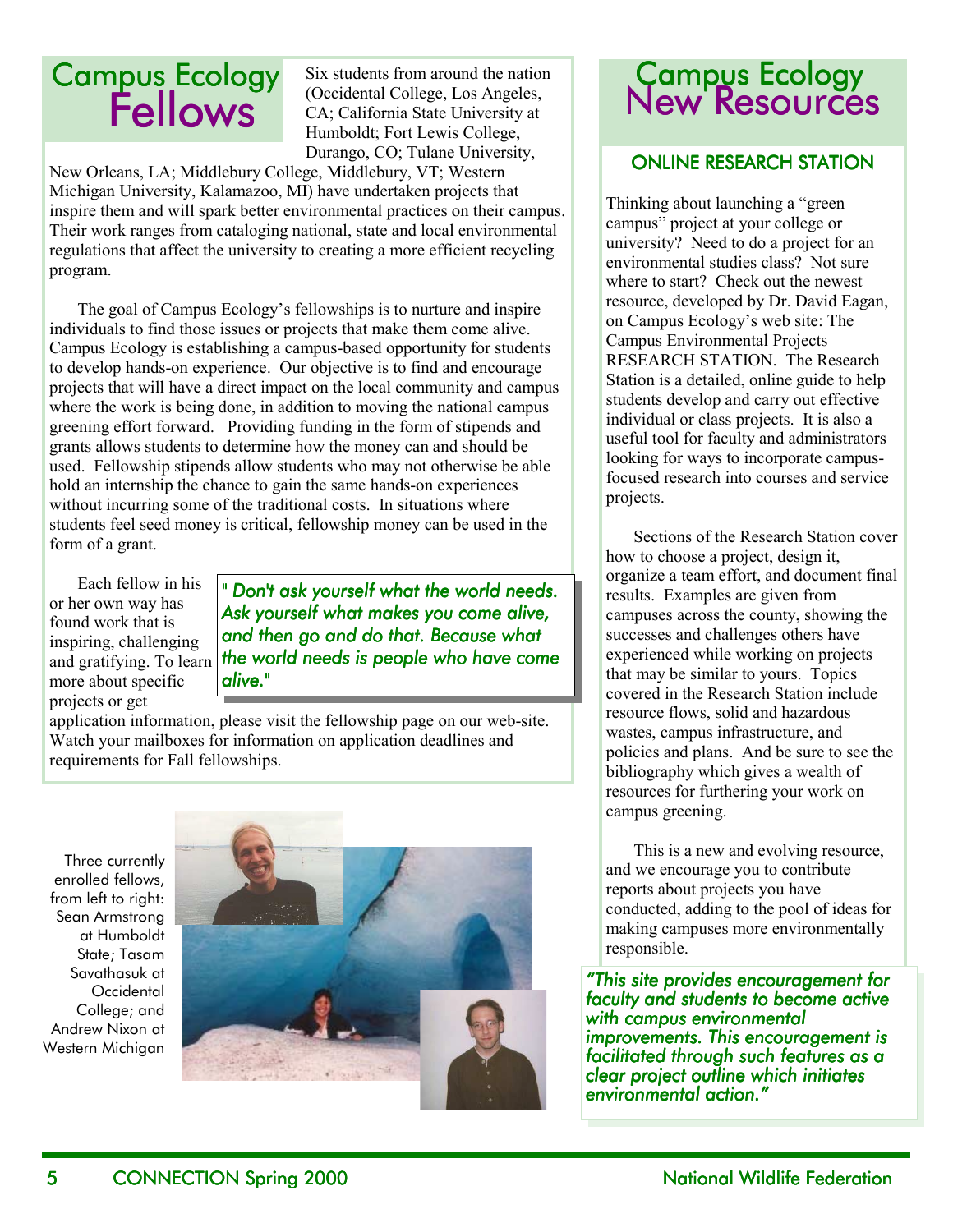### **Campus Ecology** Upcoming Events

#### *May 6, 2000: Greening the Campus -- Campus -- The Role of Higher Education in Creating a Sustainable Future,O'Shaughnessy Education Center, University of St.*

**Thomas, St. Paul, MN** Bringing together issues of green campus building and operations, and integrating the concepts of greening and sustainability into curricula across academic departments, the conference intends to bridge the gap between what is taught and practiced on campuses through an interactive workshop. Campus Ecology representative Jessica Stine will be speaking on campus greening, along with many wellknown leaders in the field, including Dr. David Orr.

*Contact Linda Countryman at 800.657.3843 or linda.countryman@moea.state.mn.us* 

#### *May 17, 2000: The Green Campus: Model of Sustainability, Reynolds Alumni Center at Turner and Maryland Street intersection, University of Missouri:*

*Columbia* Dr. David Orr, author of "Ecological Literacy" and "Earth in Mind" and chair of Environmental Studies at Oberlin College, will give a keynote presentation. Campus Ecology's Julian Keniry will present on Environmental Management Systems and will present workshops with Ithaca College composting expert, Mark Darling. This conference will explore the opportunities presented by the ecological paradigm shift in higher education. Workshops will provide "handson" assistance in strengthening campus environmental efforts, purchasing environmentally preferable products, conserving energy and water, calculating savings from waste reduction efforts, and other ways to transform our universities and colleges to living models for sustainable development.

*Contact Marie Steinwachs at the Office of Waste Management; 1031 E. Battlefield, Ste 214, Springfield, MO 65807; 417.889.5000; owm@missouri.edu.* 

### Our web site always has the most up-to-date information on all program offerings, so check it out! www.nwf.org/campus

Each year Campus Ecology works with enrolled campuses on specific projects, assisting them in their

## Campus Ecology<br>On-campus Report

work to improve the environmental performance of their college or university. Here is just one snapshot of what is happening on-campus.

#### *Wake Forest University, Winston-Salem, NC*

The Student Environmental Action Committee (SEAC) of Wake Forest University works in four committees, each committee focusing on a different part of campus operations. Before the teams began work on their subsection of campus though, they held meetings with the Chief Financial Officer and other administrators to build support for their project on campus. This initial step helped open doors and ease the work of the students down the road.

The University Store Committee has developed a survey to send out to campus vendors to assess the vendor's environmental commitments and policies. The information gathered from the vendors will be compiled into a report that will be presented to administrators and purchasers on campus. The goal of this committee is to identify and recommend environmentally preferable vendors.

The Dining Services Committee works closely with Aramark, the campus dining service contractor, and has had many successes at reducing waste and implementing more earth friendly practices. Last year, by launching a massive education campaign, the SEAC group convinced Aramark to use china plates and silverware in the main eating facility on campus which had previously used disposable styrofoam and plastic. The committee is now working with Aramark on increasing recycling in the whole of dining services including recycling the disposables that are still being used in the cafeterias and removing excessive packaging, such as individual milk cartons and cereal boxes.

The Reduce, Reuse and Recycle committee is working through Student Government on a bill recommending the implementation of recycling bins at fraternity parties coupled with incentives to recycle.

The Facilities Management committee focused on four main concepts: energy conservation, water conservation, roads and transportation, and grounds and landscaping. They worked to convince the campus police to install a bike patrol, which the chief of police has said will commence in early spring. Next they are working on energy conservation in the academic buildings during off-peak hours.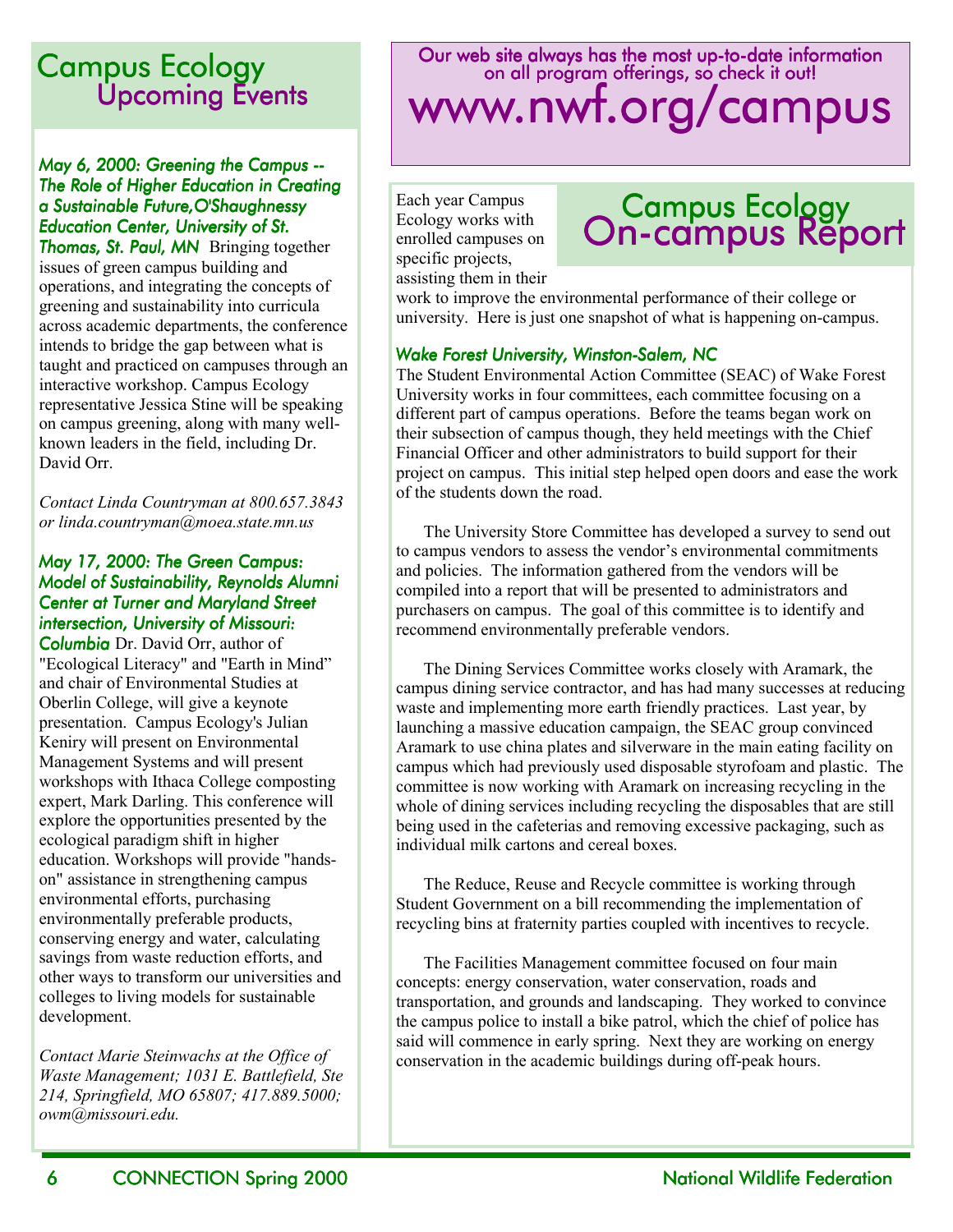## **Clinics** Campus Ecology

Seven hundred students, faculty and staff from 121 campuses participated in training clinics and workshops conducted by the National Wildlife Federation's Campus Ecology Program in fall and winter of the 1999-2000 academic year. We thank the Nathan Cummings Foundation and host campuses for making these workshops possible.

#### "Green Campus, Green Community: The Second Annual Facilities and Services Conference" *SUNY Stonybrook, NY, August 6, 1999*

Attended by over 300 facilities managers, staff and buyers from campuses throughout New Jersey and New York, the event commenced with a shared keynote by Walter Simpson, Energy Manager at SUNY-Buffalo, and Julian Keniry of NWF's Campus Ecology Program. Walter and Julian also conducted workshops on how conservation projects can save campuses money and how to implement energy efficiency programs. Participants had the opportunity to explore two electric vehicles and sample environmentally sensitive products from dozens of vendors, ranging from green cleaning supplies to chlorine-free, recycled paper products.

#### *"Lean and Green: Making a Winning Case for Campus Conservation" at the Greening of the Campus III Conference, Ball State, Muncie, IN, October 2, 1999*

At this workshop, designed and facilitated by Dr. David Eagan and Julian Keniry, four teams of 75 participants at ìWanna Be Green Universityî made their case for various cost-saving projects, ranging from energy efficiency to green transportation, before a mock panel of judges representing key decision-making sectors of the campus. The winning team "received a check for \$100,000" to fund the start-up of their project. Participants received a copy of "Green Investment, Green Return: How Campuses are Saving Millions Through Practical Conservation Projects."

#### *ìCampus Ecology Trackî at EcoConference 2000, University of Pennsylvania, Philadelphia ìCampus Ecology Trackî at EcoConference 2000, University of Pennsylvania, Philadelphia*, *October 15- 15- 17, 1999*

One hundred and twenty five participants from 70 campuses attended Campus Ecology's five-workshop track designed and conducted by Jessica Stine, Campus Ecology Coordinator, and Mark Darling, composting expert and Campus Ecology Peer Expert from Ithaca College. Sixteen of the participants earned the Campus Ecology Certificate of Completion for attending four of the five workshops offered in the track. Evaluations and attendance suggest this was one of the most well-received offerings at the conference. The Conference, sponsored by 30 organizations including NWF's Campus Ecology Program, drew 2,500 students.

#### *ìGreening the University of Florida Conference,î University of Florida, Gainesville, October 28 ìGreening of Conference,î University ,î 28-30, 1999 30, 1999*

This two-day intensive session on the greening of operations and curriculum began with a shared keynote address from Dr. Howard Odum and Julian Keniry. Julian conducted workshops on office greening for approximately 100 staff and buyers from throughout the campus and facilitated a session on improving recycling and waste reduction on campus. On day two, Cynthia Staples, program manager at Second Nature, delivered a keynote and workshops on greening curriculum.

#### *ìAn Introduction to Green Purchasing,î 1st Annual Joint CSU/UC Conference: Procurement for the Millennium," CSU- Monterey Bay, March 8, 2000*

Approximately 100 purchasers from both the California State University and University of California systems attended a presentation on green purchasing and ecolabels by the NWF's Jessica Stine. Jessica outlined the concept of green purchasing, provided a visual overview of best practices ranging from paper buying at Northland College and the University of Oregon to improving mass transit and bicycle ridership through better contracting at the University of North Carolina. Jessica also reviewed some of the great web sites and other sources of information available to college buyers and provided each attendee with a copy of the report she edited, *Buying Green the Easy Way*, published by the NWF's Campus Ecology Program.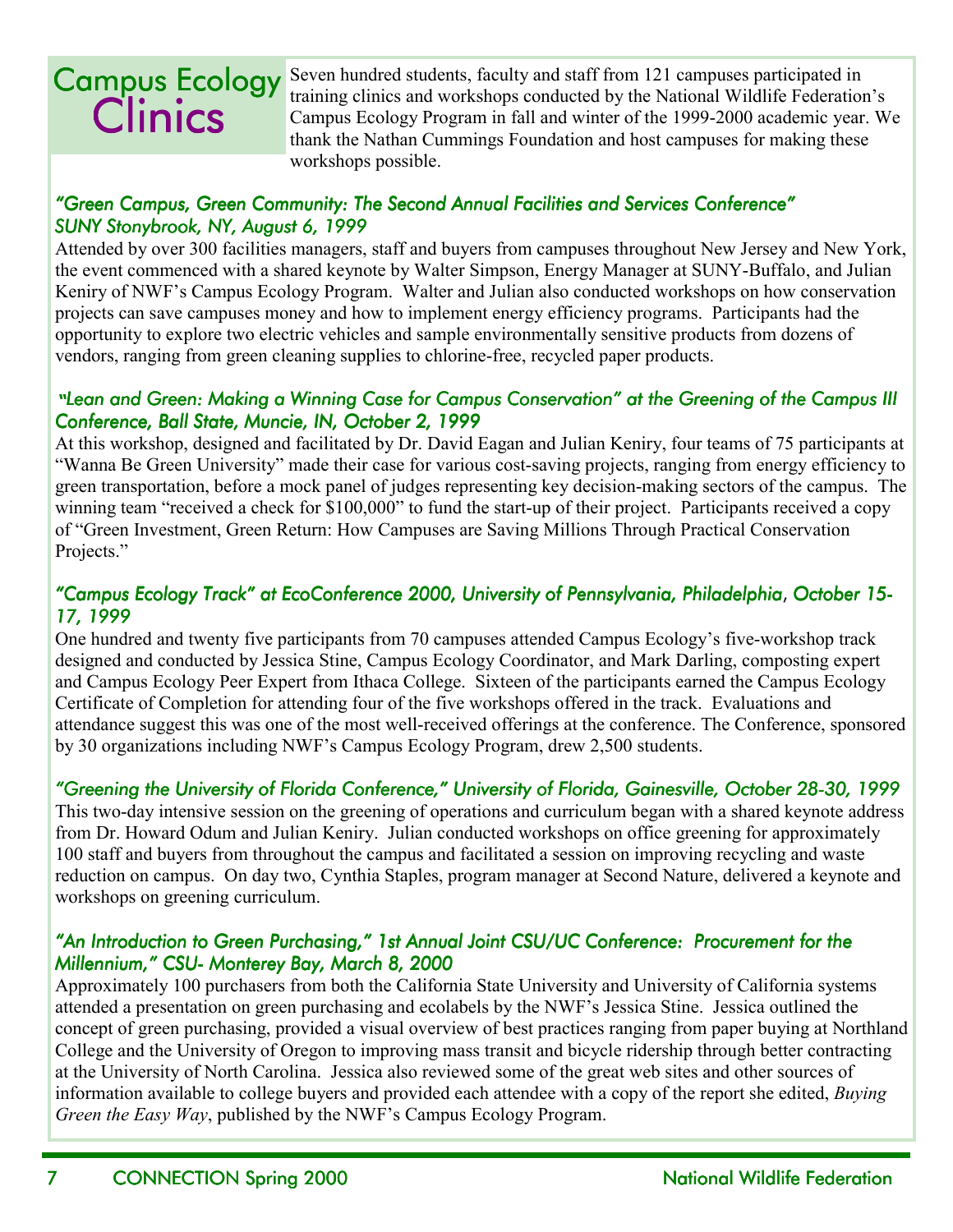#### *ASSESSMENT, continued from page 3*

normalizing by campus utility square footage (26,800,000 total square feet) has also allowed for a facility level comparison. Application of this metric has highlighted the noteworthy conservation achieved through the implementation of programs such as EPA/DOE's Energy Star on 22 campus buildings, leading to a total savings of over 5,191,560 kWh and \$801,247 in the 1999 Fiscal Year.

In this example, energy consumption is measured in terms of baseline data (campus population and square footage) in order to relate performance to functional units of assessment. To further illustrate this concept, an analysis of campus recycling revealed that approximately 86 20-ounce bottles and 89 pounds of paper were recycled per person for the 1999 Fiscal Year.

#### *Establishing the Year 2000 Report and Beyond the Year 2000 Report and Beyondishing Beyond*

CSS intends to produce the most accurate environmental report possible. Therefore, we have formed a Campus Environmental Management Committee made up of representatives from each applicable department (i.e. utilities, waste, grounds, academic programs, etc.). These campus experts are providing consultation on practical environmental management to aid CSS in the implementation of the framework.

With the help of this committee, CSS intends to produce a report for the 2000 Fiscal Year. This report is considered the first step in the process of institutionalizing a campus environmental report. Follow-up steps include production of the annual report; further research on indicative metrics, performance tracking, and environmental programs; and the application of this research into the following year's report. Thus, this project is intended to be a natural educational and research ground for students as well as catalyst for environmental improvement of campus operations.

Future plans include a workshop to be held in Ann Arbor on May 16, 2000 with the Wege Foundation, NWF's Campus Ecology Program, and representatives from the original assembly of colleges and universities. In addition to our research efforts, numerous other colleges and universities are making strides in this arena such as Penn State and its Sustainable Indicators Report and Williams College's Environmental Audit. We hope to learn from these efforts and collaboratively work towards a sustainable end. We invite additional comments and inquiries; for more information please contact CSS at (734) 764-1412, http:// www.umich.edu~css.

### STATE OF THE CAMPUS ENVIRONMENT PROJECT

During the 1990's, students, faculty and staff made great strides toward greening our nation's campuses. However, after a decade of work filled with countless achievements, we still lack an empirical measure of our progress, though

## New Project Campus Ecology

there are research projects such as the metrics research happening at the University of Michigan Center for Sustainable Systems (p.3). The basic question remains: have we, as a nation, improved the environmental performance of our colleges and universities? Individual campuses can conduct environmental audits to assess their own performance but they aren't in a position to get a snapshot of where campuses across the country stand. Campus Ecology is developing the first-ever large-scale environmental performance survey of U.S. colleges and universities, thanks in part to support from the Educational Foundation of America.

Up to this point, no one has asked environmental performance questions on a national scale. Consequently, colleges and universities have no point of comparison from which to measure progress. Campus Ecologyís Environmental Survey seeks to bridge this important gap in information. We hope to set a baseline for environmental performance, which will serve to measure future progress as well as help to determine current trends.

We have established ambitious objectives for this project. Campus Ecology is designing a web-based survey for analysis of national trends, establishment of benchmark standards and, potentially, comparison of environmental achievements across campuses. The instrument will cover campus operations such as land use, building design, waste management, purchasing, energy, transportation, management systems, and related educational initiatives.

In order to complete this ambitious project, Campus Ecology is collaborating with Princeton Survey Research Associates (PSRA). Andrew Kohut, former president of the Gallop organization, founded PSRA in 1989. Since that time, it has grown to become one of the country's most respected policy and social research firms. PSRA Vice President and Washington D.C office director Mary McIntosh will head the Campus Ecology survey project.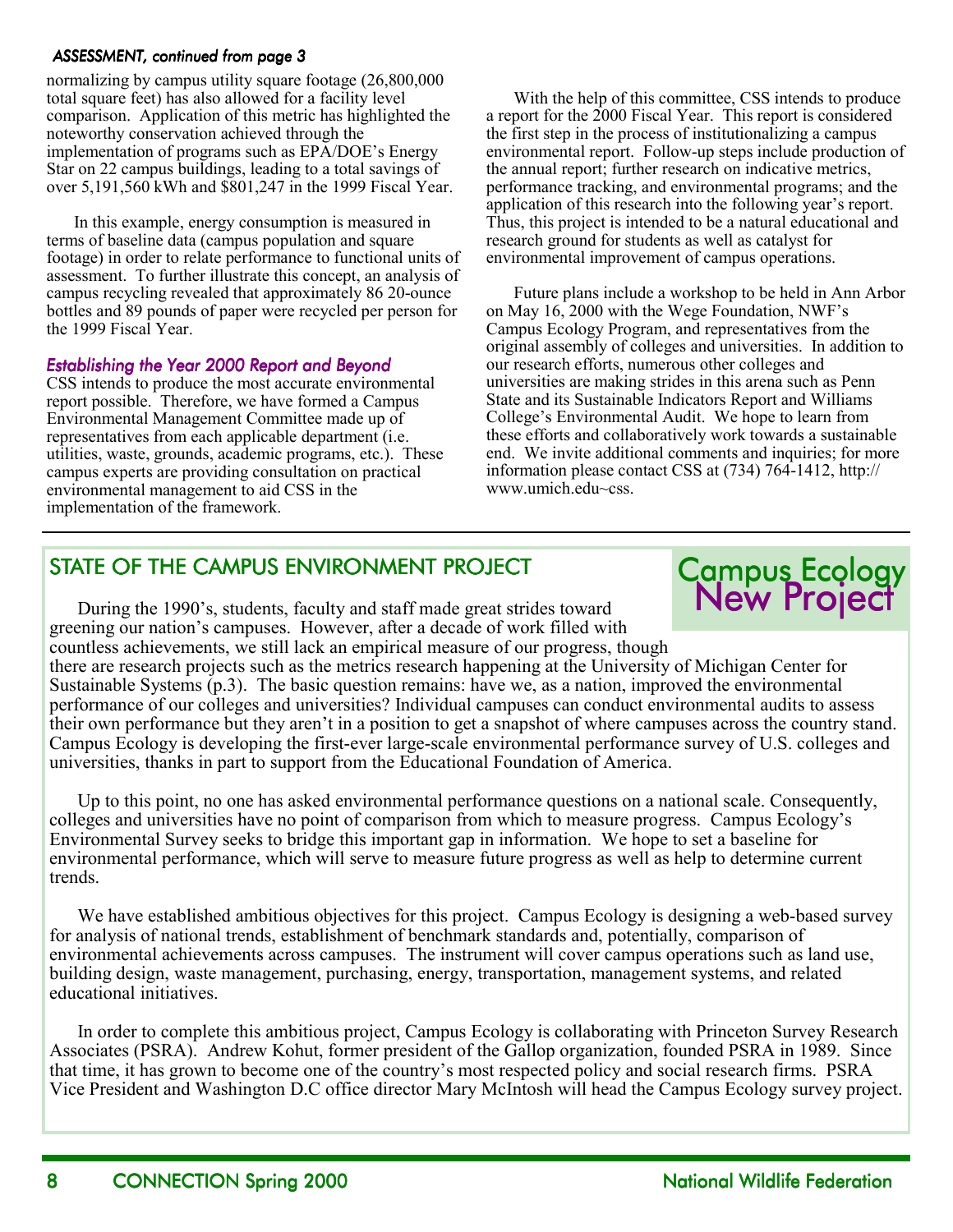## **The Campus Environmental** Management System in 12 Steps *by Julian Keniry*

**I. Provide and Cultivate Leadership:** Leadership from senior administrators, faculty, and from students is a crucial component of an effective environmental management system

2. Design Guiding Principles: As students, faculty, and staff determine how they wish to modify the curriculum, operations, research and other aspects of the campus to foster environmental sustainability, it may be helpful to have a series of principles to forge a common understanding of sustainability. These guiding principles can also channel activities in more sustainable directions, without necessarily spelling out the specifics.

3. Determine Indicators: Assessment, establishment of objectives and timetables, and other components of an EMS are predicated upon indicators. As stated in the introduction to Sustainable Seattleís 1995 report, *Indicators of Sustainability*, "indicators are bits of information that highlight what is happening in the large system. They are small windows that provide a glimpse of the 'big picture.'" Some of the most exciting work on indicators has been done at the community level. The University Leaders for a Sustainable Future (ULSF) is working with leaders all across the country to craft sustainability indicators for campuses.

4. Assess Performance: Environmental assessments are important components of an EMS for several reasons. They provide a baseline against which performance (both academic and business) may be measured over time; identify priorities for environmental improvement; pinpoint opportunities to reduce costs; give practitioners an opportunity to offer suggestions; and help identify best practices that can be shared with other departments and campuses.

5. Establish Goals and Policies: Goals and policies translate principles into plans and indicators into action. The experience at the University of Colorado suggests that goal-setting is probably a better process for cultivating campus-wide investment than policy development, but policies are sometimes required when a strict campus-wide standard (such as complying with fire codes, compliance with regulations, etc.) makes everyone's participation imperative.

6. Meet and Exceed Regulatory Compliance: Compliance with national and other applicable environmental regulations is a minimum standard for campus environmental performance. Applicable federal regulations may include the:

- $\triangleright$  Clean Air Act
- $\triangleright$  Clean Water Act
- ! Comprehensive Environmental Response, Compensation and Liability Act (CERCLA)
- > Toxic Substances Control Act (TSCA)

7. Provide Resources for Coordination: There is a limit to how long and how effectively staff and students can coordinate communications, volunteers, and all of the other facets of an EMS without official sanction and compensation. The administrative responsibilities involved in organizing meetings, maintaining records, organizing volunteers, fundraising, coordinating follow-up, and documenting results are significant. An effective Environmental Management System requires sustained communications over decades, and this is hard to maintain with a volunteer-based approach. A paid administrative coordinator is a crucial and worthwhile investment. 8. Establish Communications: Communications are key to improving environmental performance and, thus,

*See EMS, page 10*